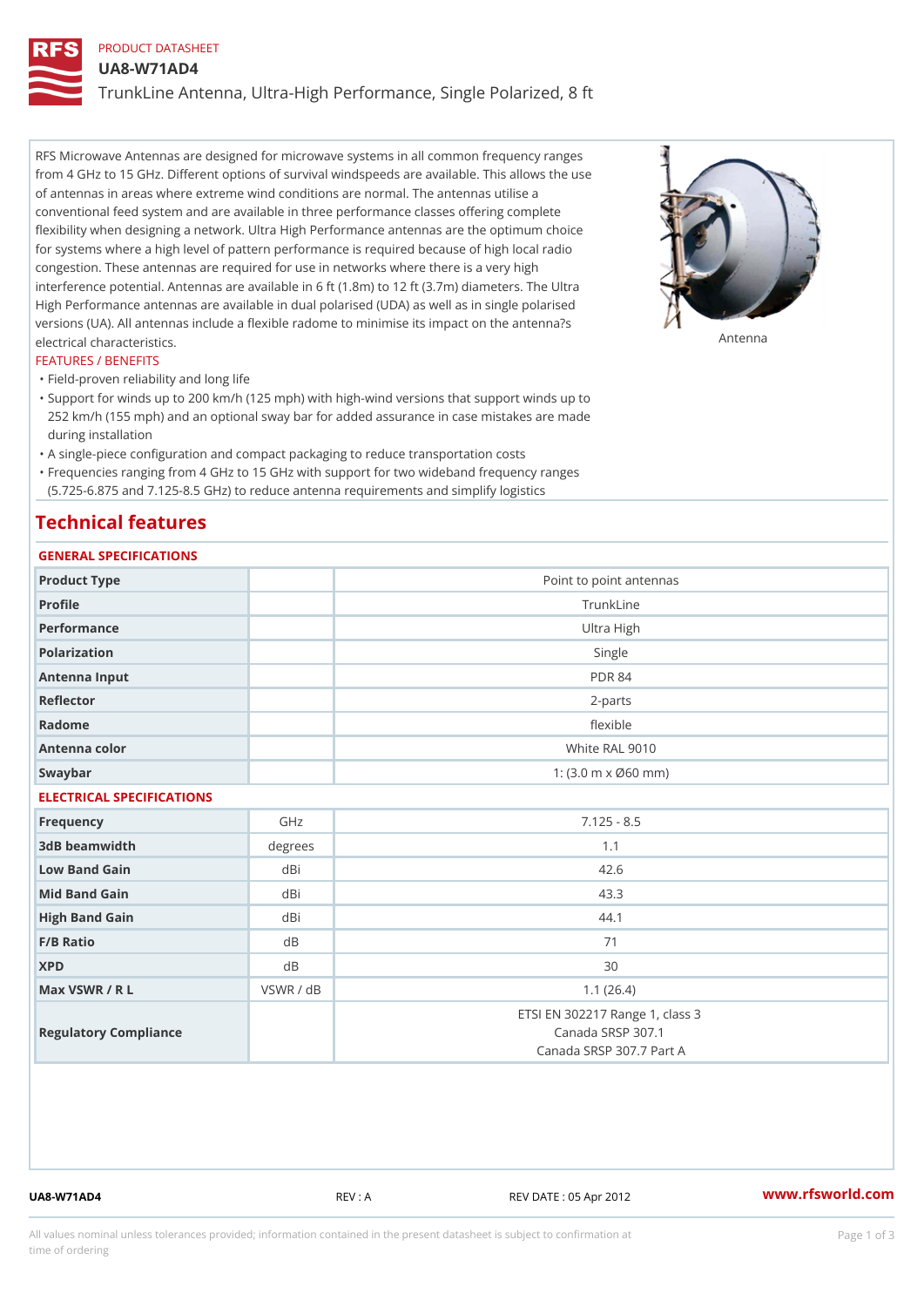# PRODUCT DATASHEET

## UA8-W71AD4

TrunkLine Antenna, Ultra-High Performance, Single Polarized, 8 ft

| MECHANICAL SPECIFICATIONS                                                       |              |                                                                          |
|---------------------------------------------------------------------------------|--------------|--------------------------------------------------------------------------|
| Diameter                                                                        | ft $(m)$     | 8(2.4)                                                                   |
| Elevation Adjustment                                                            | degrees      | ± 5                                                                      |
| Azimuth Adjustment                                                              | degrees      | ± 5                                                                      |
| Polarization Adjustment                                                         | degrees      | ± 5                                                                      |
| Mounting Pipe Diameter<br>minimum                                               | $mm$ (in)    | 114(4.5)                                                                 |
| Mounting Pipe Diameter<br>maximum                                               | $mm$ (in)    | 114(4.5)                                                                 |
| Approximate Weight                                                              | kg (lb)      | 180 (396)                                                                |
| Survival Windspeed                                                              | $km/h$ (mph) | 200 (125)                                                                |
| Operational Windspeed                                                           | $km/h$ (mph) | 190(118)                                                                 |
| <b>STRUCTURE</b>                                                                |              |                                                                          |
| Radome Material                                                                 |              | PVC coated fabric                                                        |
| <b>FURTHER ACCESSORIES</b>                                                      |              |                                                                          |
| optional Swaybar                                                                |              | 1: SMA-SK-60-3000A (3.0 m x Ø60 mm)                                      |
| Further Accessories                                                             |              | SMA-WK-8 : Wind Kit<br>SMA-SKO-UNIVERSAL-L : Universal sway bar fixation |
| MOUNTOUTLINE                                                                    |              |                                                                          |
| m m<br>$Dimension_A$<br>(in)                                                    |              | 2616 (103.4)                                                             |
| m m<br>$Dimension_B$<br>(in)                                                    |              | 1450(57.1)                                                               |
| m m<br>Dimension_C<br>(in)                                                      |              | 460 (18.1)                                                               |
| $Dim_D - D -$<br>m <sub>m</sub><br>$114$ m m (4.5 _ ir ) $\sqrt{$ imp $\approx$ |              | 190(7.5)                                                                 |

Dimension\_F m<sub>m</sub> (in) 1120 (44.1)

mm (in)

Dimension\_E

310 (12.3)

UA8-W71AD4 REV : A REV : A REV DATE : 05 Apr 2012 WWW.rfsworld.com